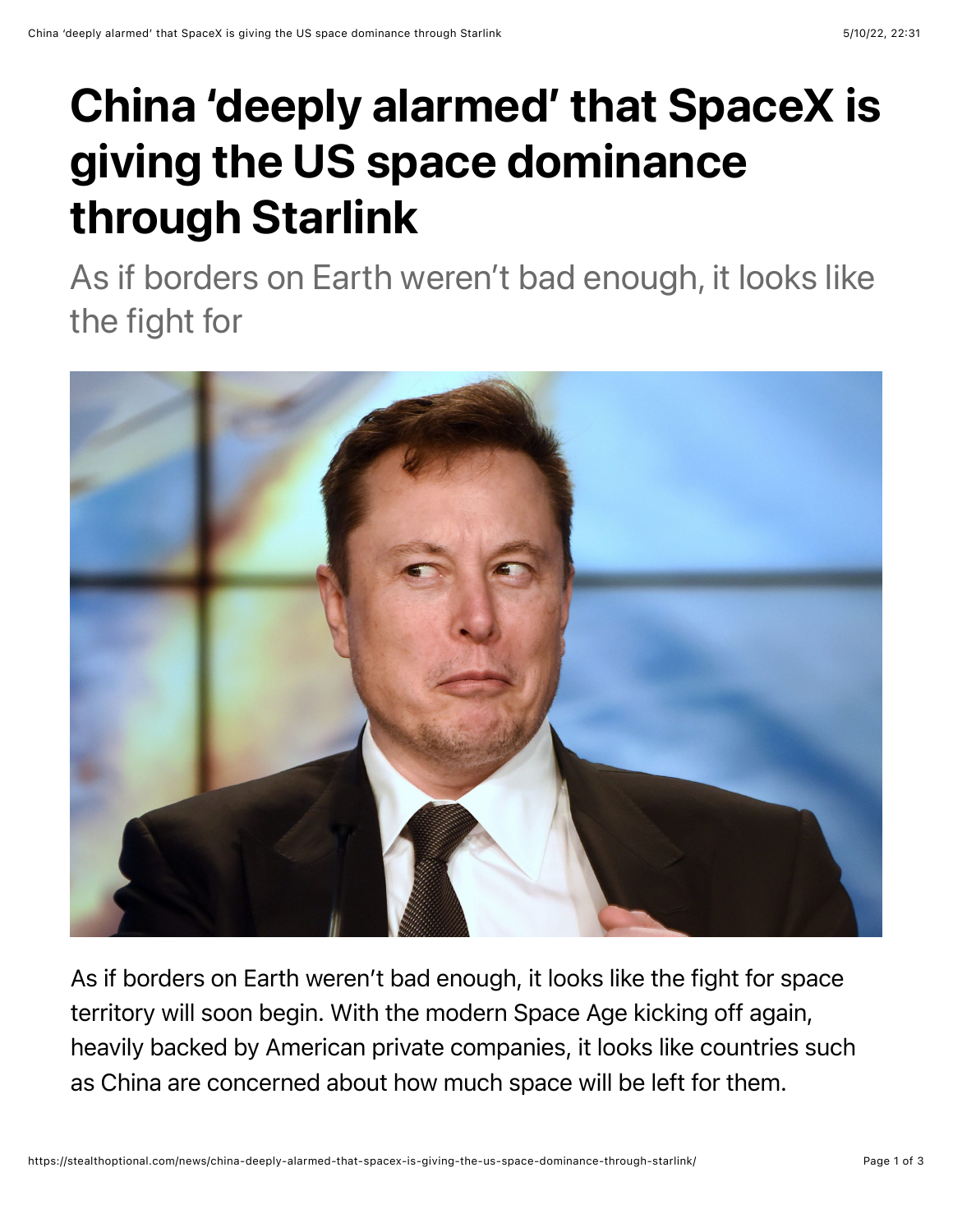## China vs SpaceX

In an article released on China Military Online, the Chinese armed forces expressed worry at the United States' dominance outside Earth. Due to NASA's partnership with SpaceX, helping to get more rockets and satellites into space, the Chinese armed forces believe America is attempting to control space.

China Military Online told its readers — [via Eurasian Times](https://eurasiantimes.com/china-deeply-alarmed-by-spacexs-starlink-capabilities-usa/?amp) — that Starlink's ongoing massive expansion is for military purposes. While Starlink, SpaceX's satellite Internet product, is being used by countries such as Ukraine, it is not designed as a military tool for any country.

"SpaceX has decided to increase the number of Starlink satellites from 12,000 to 42,000," the state newspaper reads. "The program's unchecked expansion and the company's ambition to use it for military purposes should put the international community on high alert."

The newspaper used Starlink's prominence in Ukraine's fight against the invading Russian army. With Starlink providing essential Internet for the Ukranian resistance, the satellite technology has been used to aid in the fight as Ukrainians use the tech to monitor UAVs. Ukrainian military forces have explained that connecting to Starlink was an integral part of its drone strikes.

[Read More: New Facebook AI is highly racist, biased and toxic, says Meta](https://stealthoptional.com/news/new-facebook-ai-highly-racist-biased-toxic/) researchers

## A Space Monopoly?

Outside of China's militaristic view of SpaceX's techno-empire, China Military Online also expressed disdain towards its monopoly. While the Musk-backed company has competitors like [Jeff Bezos' Blue Origin](https://stealthoptional.com/news/william-shatner-admits-scared-of-going-to-space-in-blue-origins-rocket/) and Richard Branson's